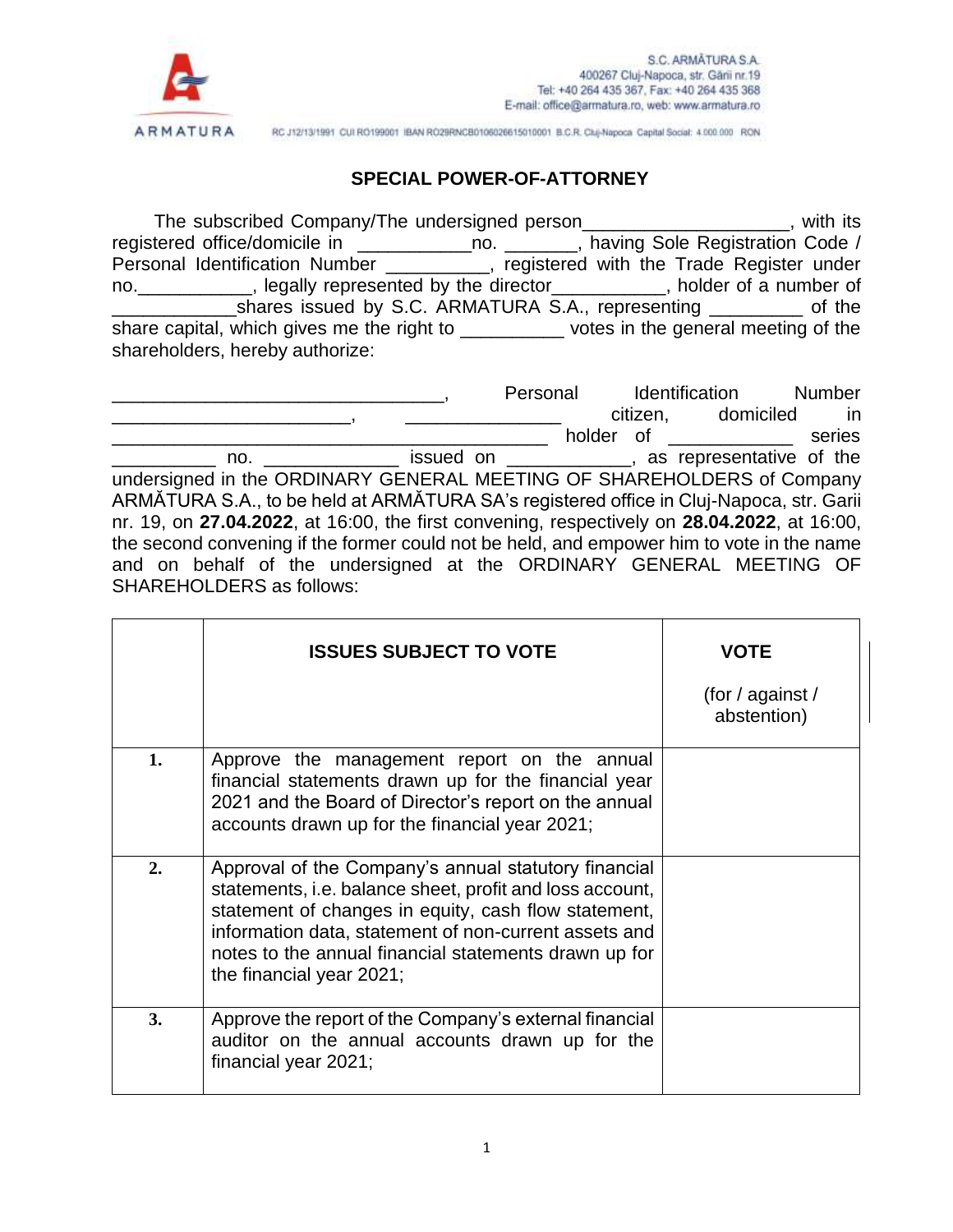

| ARMAIURA         | RC J12/13/1991 CUI RO199001 IBAN RO29RINCB0106026615010001 B.C.R. Cluj-Napoca Capital Social: 4.000.000 RON                                                                                                                                                                                                     |  |
|------------------|-----------------------------------------------------------------------------------------------------------------------------------------------------------------------------------------------------------------------------------------------------------------------------------------------------------------|--|
| $\overline{4}$ . | Approval of the annual report drawn up in accordance<br>with Article 63 of Law No 24/2017 on issuers of<br>financial instruments and market operations and<br>Article 126 and Annex 15 of Regulation No 5/2018 for<br>the financial year ended 31 December 2021;                                                |  |
| 5.               | Approval of the Board of Director's management<br>discharge for the year 2021;                                                                                                                                                                                                                                  |  |
| 6.               | Approval of the remuneration report of the<br>administrators and of the executive director for the<br>financial year 2021                                                                                                                                                                                       |  |
| 8.               | Approval of the Remuneration policy of the<br>administrators and of the executive director                                                                                                                                                                                                                      |  |
| 10.              | Approving the date of 20.05.2022 as the date of<br>registration in accordance with the provisions of art. 87<br>of Law 24/2017 and Art. 2 of Regulation 5/2018, i.e.<br>the date which serves to identify the shareholders<br>upon whom the decisions of the AGOA will be<br>reflected, and ex-date 19.05.2022; |  |
| 11.              | Approval of the authorization of Mr MATTHIAS<br>HAIDER, as a member of the Board of Directors, to<br>sign the decision of the ordinary general meeting of<br>shareholders and to mandate Ms Sorana Mureșanu to<br>carry out the formalities for its registration at the Cluj<br>Trade Register Office.          |  |

If any of the shareholders of the company request liability of the directors, our representative will vote \_\_\_(for/against/ I'm abstaining).

For the election of the Secretary of the General Meeting, the representative will vote  $($ for  $/$  against) the election of the candidate to be proposed by the Chairman of the General Meeting.

The representative accepts the representation mandate that is the object of this special power-of-attorney and undertakes to fulfill it exactly.

Concluded and signed today, \_\_\_\_\_\_\_\_\_\_\_\_\_\_\_\_\_\_\_\_\_\_\_\_\_\_\_\_\_\_\_, in 3 (three) original counterparts, one counterpart for the principal, one counterpart for the representative and one counterpart to be submitted at the registered office of ARMĂTURA S.A. from Cluj-Napoca, str. Garii nr. 19, accompanied by a copy of the valid identity card - identity bulletin/card in case of individuals, respectively the registration certificate and copy of the